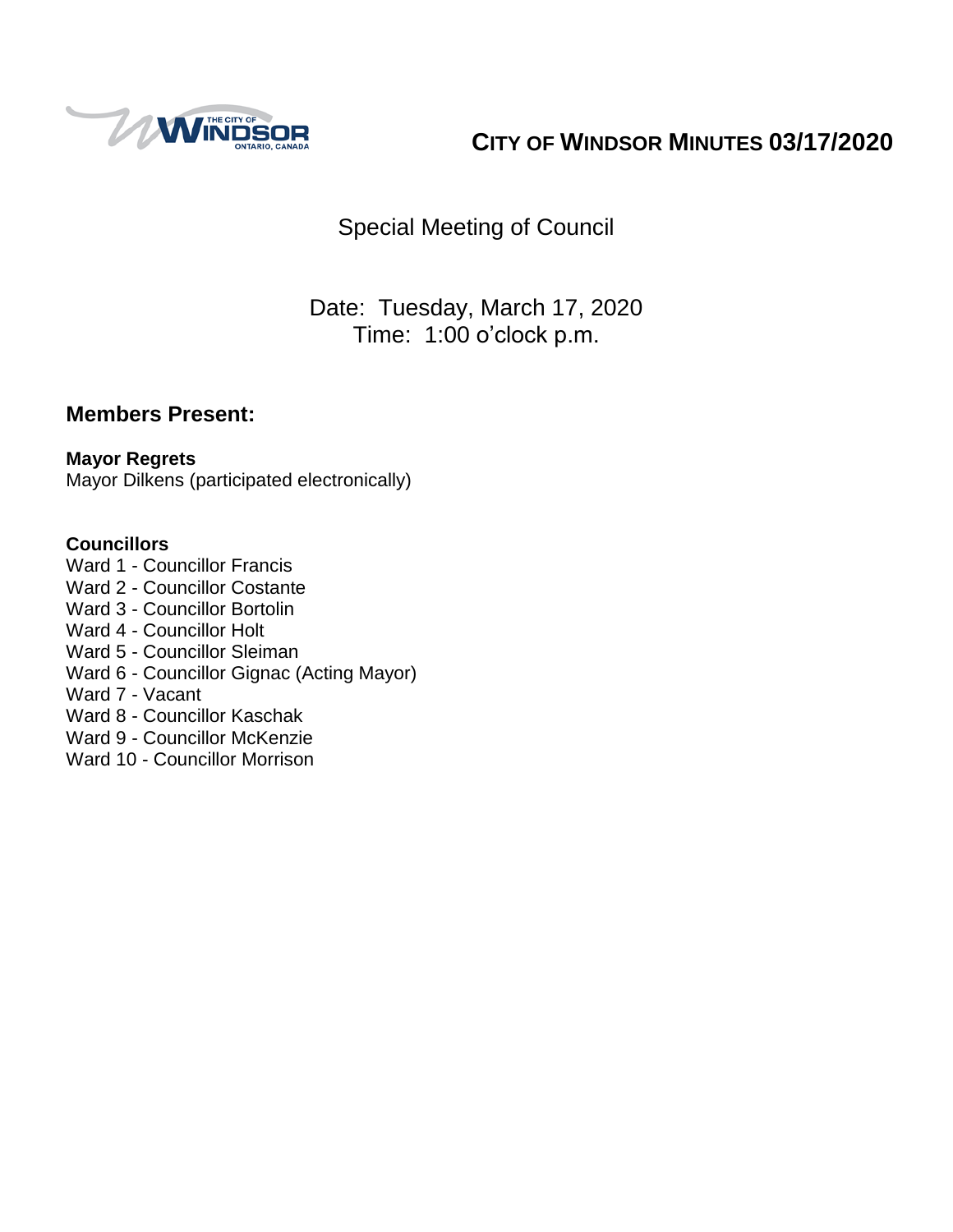**1. ORDER OF BUSINESS**

**1.1. In the event of the absence of Mayor Dilkens, Councillor Gignac has been appointed Acting Mayor for the month of March, 2020 in accordance with By-Law 176-2018.**

### **2. CALL TO ORDER**

The Acting Mayor calls the meeting to order at 2:32 o'clock p.m.

### **3. DISCLOSURE OF PECUNIARY INTEREST AND THE GENERAL NATURE THEREOF**

None disclosed.

### **4. COMMITTEE OF THE WHOLE**

Moved by: Councillor McKenzie Seconded by: Councillor Morrison

That Council do now rise and move into Committee of the Whole with the Mayor presiding for the purpose of dealing with:

- (a) hearing requests for deferrals, referrals and/or withdrawals of any items of business;
- (b) hearing presentations and delegations;
- (c) consideration of business items;
- (d) consideration of Committee reports:
	- (i) **Report of Special In-Camera Meeting or other Committee as may be held prior to Council** (if scheduled); and

(e) consideration of by-law 37-2020 Carried.

# **9. REQUESTS FOR DEFERRALS, REFERRALS OR WITHDRAWALS**

None requested.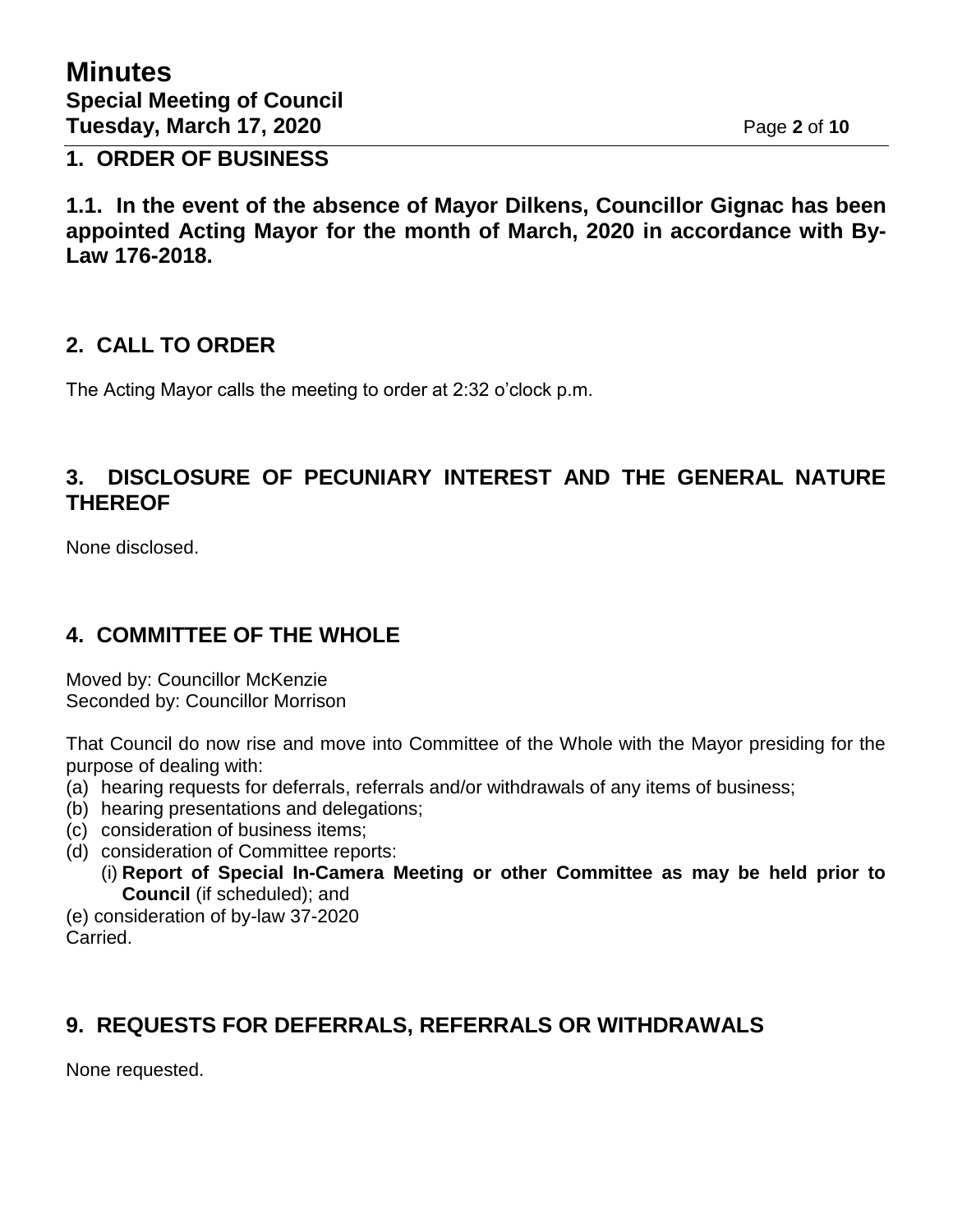### **10. PRESENTATIONS AND DELEGATIONS**

#### **Stephen Laforet, Fire Chief, Community Emergency Management Coordinator - Windsor/Essex County**

Stephen Laforet, Fire Chief, Community Engagement Management Coordinator - Windsor/Essex County, appears before Council to provide an update related to the COVID-19 pandemic and provides the following details related to our community:

- As of March 11, 2020 the World Health Organization officially declared COVID-19 a global pandemic.
- There are currently no confirmed cases in the community today.
- As of March 17, 2020 the Honorable Doug Ford, Premier of Ontario has declared a State of Emergency in Ontario which allows the government to enforce emergency orders.
- The Premier has ordered Indoor Recreation Centres, restaurants, theatres, other venues, cinemas to close immediately.
- A \$300 million dollar relief package to fight COVID-19 including additional beds for the hospitals has been announced.
- February 28, 2020 Community Control Group (CCG) officially moved the response level to an enhanced monitoring level.
- CCG met on March 12, 2020 and escalated response to Level II—partial activation of CCG and Emergency Operations Centre (EOC).
- CCG has implemented the Incident Management System as per the Emergency Response Plan.
- CCG is meeting daily to determine strategic steps and determine the appropriate response.
- Priorities focus on Public Health, Governance, Health and Safety of staff, and service continuity to help shape business processes, and the well-being of the community.
- In consultation with the Mayor, the CCG is responsible for overall emergency policy and coordination, public information and media relations, inter-departmental liaison and proper risk management procedures.
- A level 2 response is implemented when action is required by the City to address a developing or ongoing situation; some or all of the CCG members assemble to discuss strategy and determine the appropriate response. This level is one below full activation, which is the level at which a declaration of emergency may occur.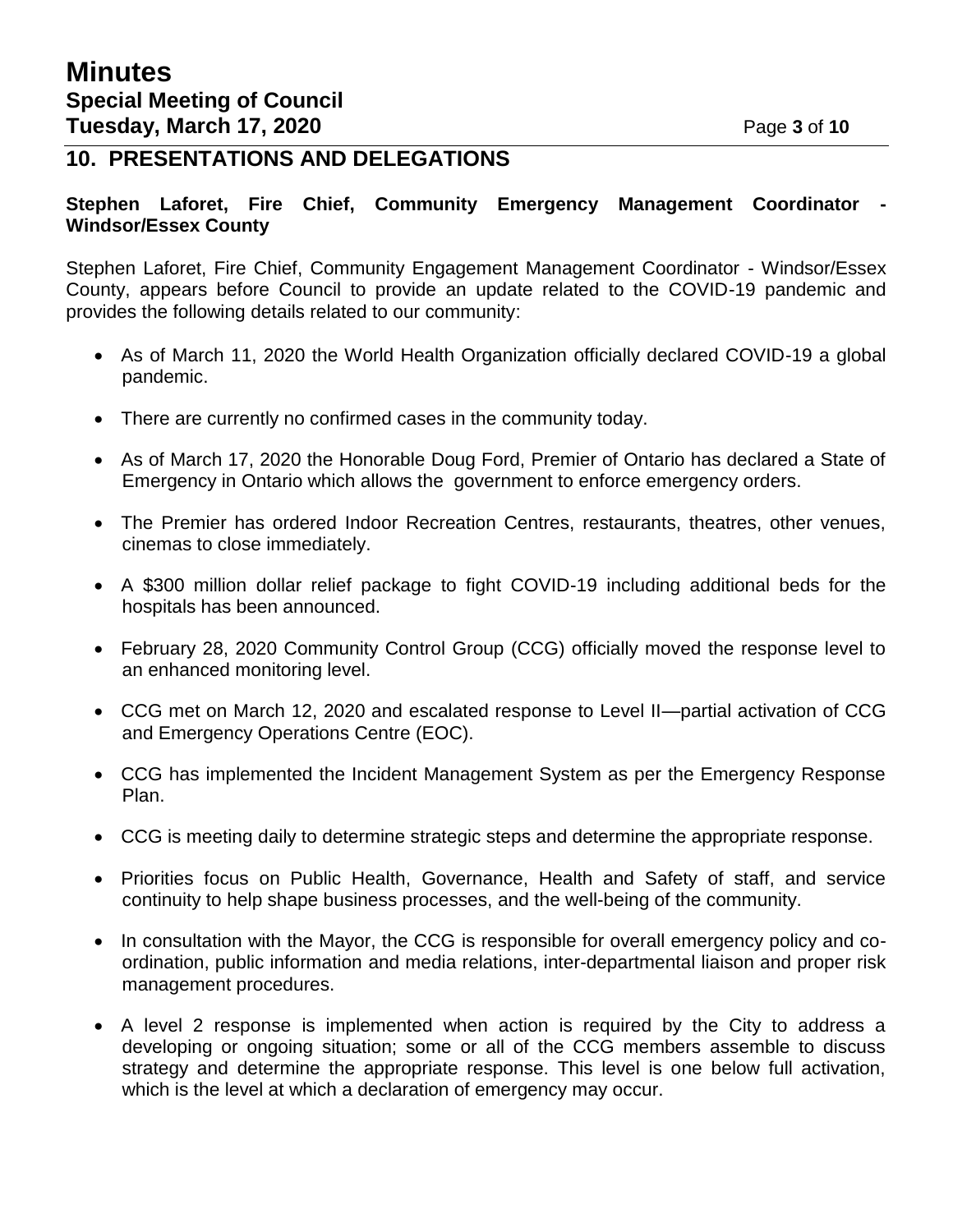# **Minutes Special Meeting of Council Tuesday, March 17, 2020 Page 4 of 10**

- Since the meeting on February 28, 2020, constant communication with the Windsor Essex County Health Unit has occurred, as well as ongoing communication with each municipality via their respective CAO's and CEMC's.
- The Executive Directors of all Departments are under current direction by the CAO to review their Business Continuity Plans and update critical activities no later than March 18, 2020.
- Assessment of all future Corporate and Public events.
- The City under the direction of the Mayor and Council have suspended all City-run activities at arenas, Community Centres, museums and pools.
- At this time, City Hall remains open for business; an enhanced screening protocol has been established and has suspended all City run activities at community Centre's and pools.
- On March 16, 2020 the WECHU and Public Health authorities implemented further measures such as the closing of restaurants and bars to limit public gatherings.
- Activation of Special Accounting Codes to Track all Costs all purchases and expenditures associated with the City's response efforts to ensure that costs are captured across all City departments in a comprehensive manner.
- The City Solicitor is performing the role of Planning Section Chief and has assembled a team comprised of Legal Department and Human Resources staff to develop communications, guidance and policy for staff.
- In an effort to ensure communication and avoid unnecessary conflict or disruption to City services, the Manager of Employee Relations has met with and will continue to meet with the head of each union to address any concerns they may have.
- Cleaning and disinfecting of City Hall and various other buildings and facilities is completed regularly.
- The City has invested in a robust, resilient and flexible IT infrastructure that enables administration to respond rapidly in case of emergencies.
- Moving forward the CCG will continue to provide regular updates, as well as recommendations for prioritizing essential services, should the situation warrant such.

To date the region has zero confirmed cases of COVID-19. The actions implemented so far, coupled with the actions of the Federal and Provincial governments have favourably positioned the City to deal with this pandemic. The priority of the current response is to limit the possibility of person-to-person spread of COVID-19.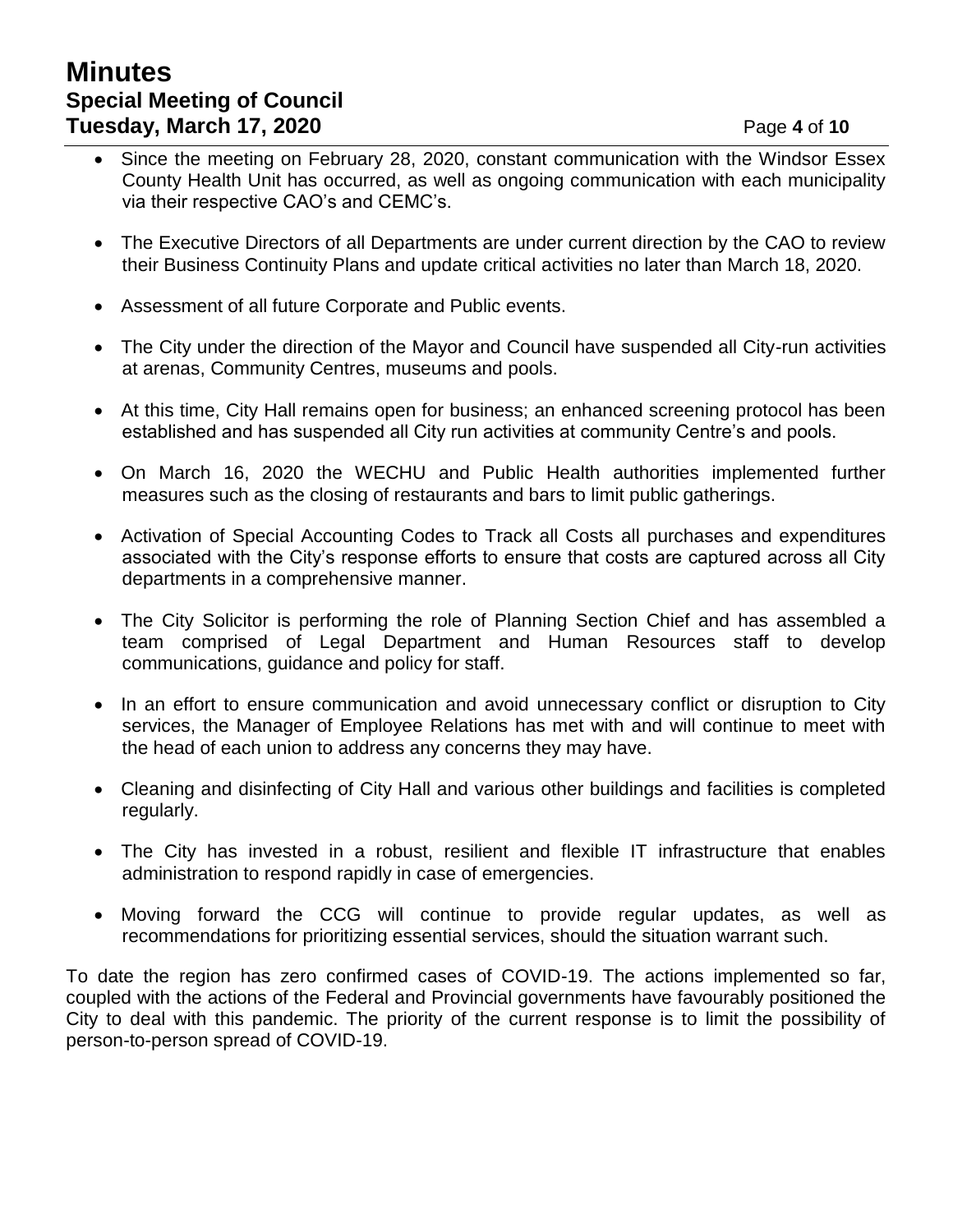### **11. REGULAR BUSINESS ITEMS**

### **11.1. Application for a Cannabis Retail Store Authorization at 7833 Tecumseh Road East - Ward 8**

Moved by: Councillor Bortolin Seconded by: Councillor McKenzie

Decision Number: CR118/2020 That City Council **RECEIVE** the collected comments as requested through CR534/2019 for information; and,

That City Council **SUPPORT** the Retail Cannabis Application requested by ShinyBud Cannabis Co. regarding the site located at 7833 Tecumseh Road East; and,

That City Council **DIRECT** the Chief Administrative Officer to **RETURN** their decision along with this report and Appendices A and B to the Alcohol and Gaming Commission of Ontario for consideration regarding the Retail Cannabis Application and for delivery to the Applicant, ShinyBud Cannabis Co. Carried.

> Report Number: C 45/2020 Clerk's File: GP/13047

Moved by: Councillor Bortolin Seconded by: Councillor Francis

Decision Number: CR119/2020

That Rule 13.9 of the Procedure By-law **BE WAIVED** to introduce two motions for consideration without prior notice regarding: petitioning upper levels of government for immediate and fast action for financial relief and support for local small businesses in light of the ongoing COVID 19 pandemic; and the cancellation of all public meetings until April 5, 2020. Carried.

Moved by: Councillor Bortolin Seconded by: Councillor Holt

Decision Number: CR120/2020

That Windsor City Council, in light of the ongoing COVID-19 pandemic, and the rapid rate at which the situation is changing, **SUPPORT** Mayor Dilkens' efforts to petition upper levels of government for immediate and fast action for financial relief and support for local small businesses. Carried.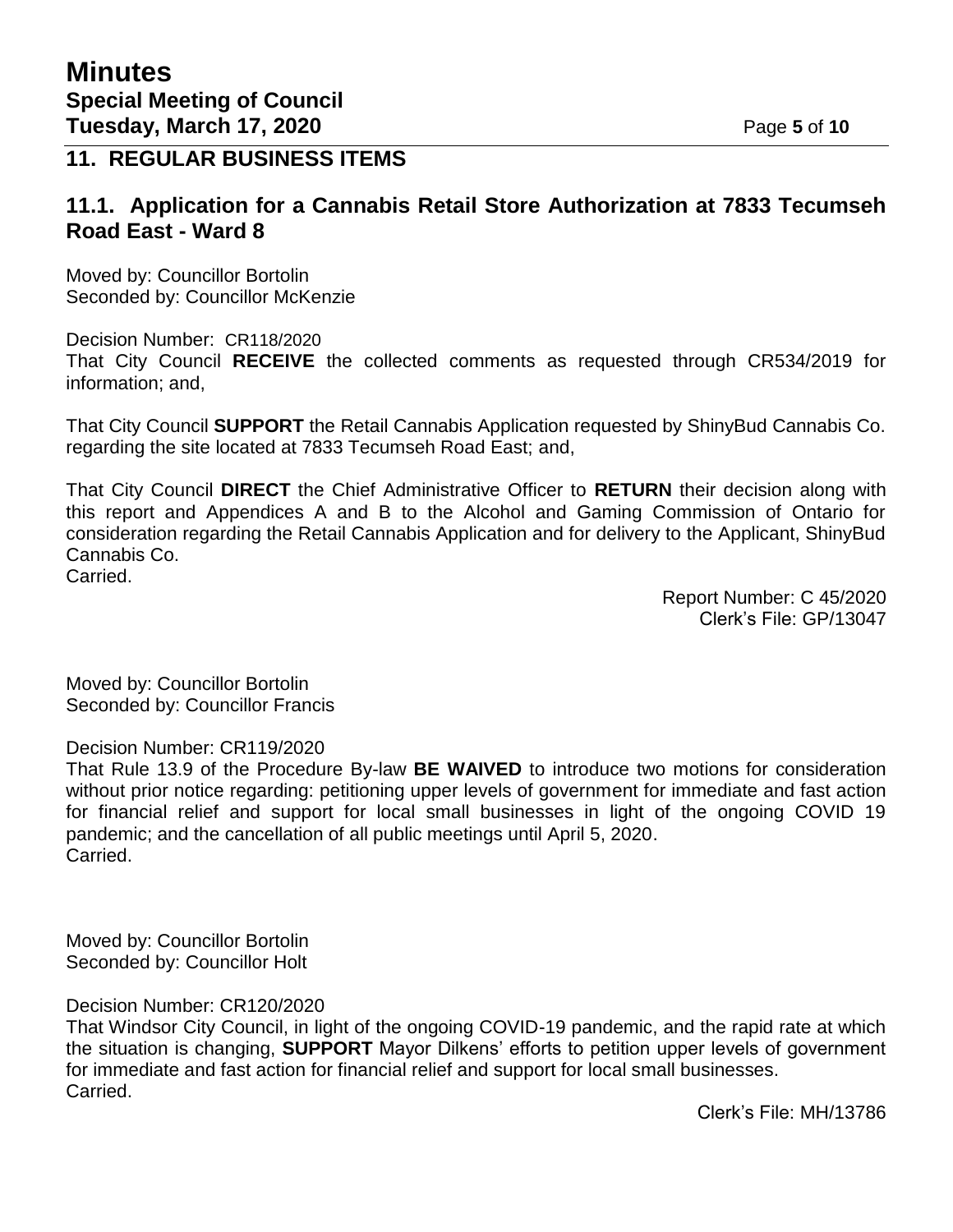# **Minutes Special Meeting of Council Tuesday, March 17, 2020 Page 6** of 10

Moved by: Councillor Costante Seconded by: Councillor Francis

Decision Number: CR121/2020

That in light of the ongoing COVID-19 pandemic, and the rapid rate at which the situation is changing that all public meetings of Council including Committee meetings **BE SUSPENDED** until April 5, 2020. Carried.

Clerk's File: MH/13786

# **12. CONSIDERATION OF COMMITTEE REPORTS**

### **12.1. Report of the Special In-Camera meeting held March 17, 2020 (session #1)**

Moved by: Councillor Costante Seconded by: Councillor Francis

Decision Number: CR122/2020 That the report of the In Camera meeting held March 17, 2020 (session #1) **BE ADOPTED** as presented.

Carried.

Clerk's File: ACO2020

# **13. BY-LAWS (First and Second Readings)**

Moved by: Councillor Sleiman Seconded by: Councillor Holt

That the following By-law No.37-2020 be introduced and read a first and second time:

**37-2020** A BY-LAW TO CONFIRM PROCEEDINGS OF THE COUNCIL OF THE CORPORATION OF THE CITY OF WINDSOR AT ITS SPECIAL MEETING HELD ON THE 17TH DAY OF MARCH, 2020. Carried.

# **14. MOVE BACK INTO FORMAL SESSION**

Moved by: Councillor Kaschak Seconded by: Councillor McKenzie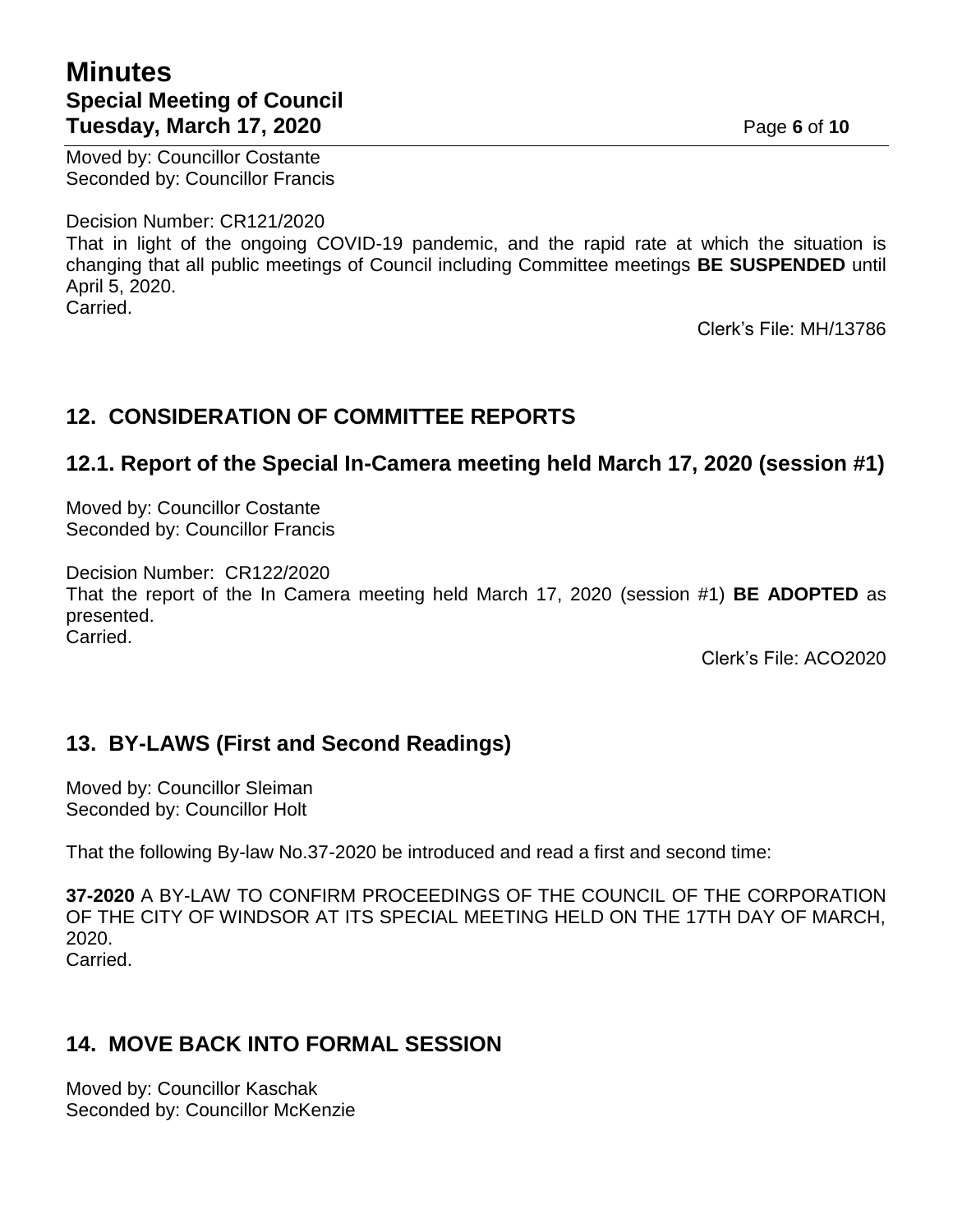# **Minutes Special Meeting of Council Tuesday, March 17, 2020 Page 7** of 10

That the Committee of the Whole does now rise and report to Council respecting the business items considered by the Committee:

1) Items Deferred

- Items Referred
- 2) Consideration of the Balance of Business Items (as presented)
- 3) Committee Reports (as presented)
- 4) By-laws given first and second readings
- Carried.

# **15. THIRD AND FINAL READING OF THE BY-LAWS**

Moved by: Councillor Morrison Seconded by: Councillor Sleiman

That By-law No. 37-2020 having been read a first and second time be now read a third time and finally passed and that the Mayor and Clerk **BE AUTHORIZED** to sign and seal the same notwithstanding any contrary provision of the Council. Carried.

# **16. ADJOURNMENT**

Moved by: Councillor Bortolin Seconded by: Councillor Costante

That this Council meeting stand adjourned until the next regular meeting of Council or at the call of the Mayor. Carried.

Accordingly, the meeting is adjourned at 2:53 o'clock p.m.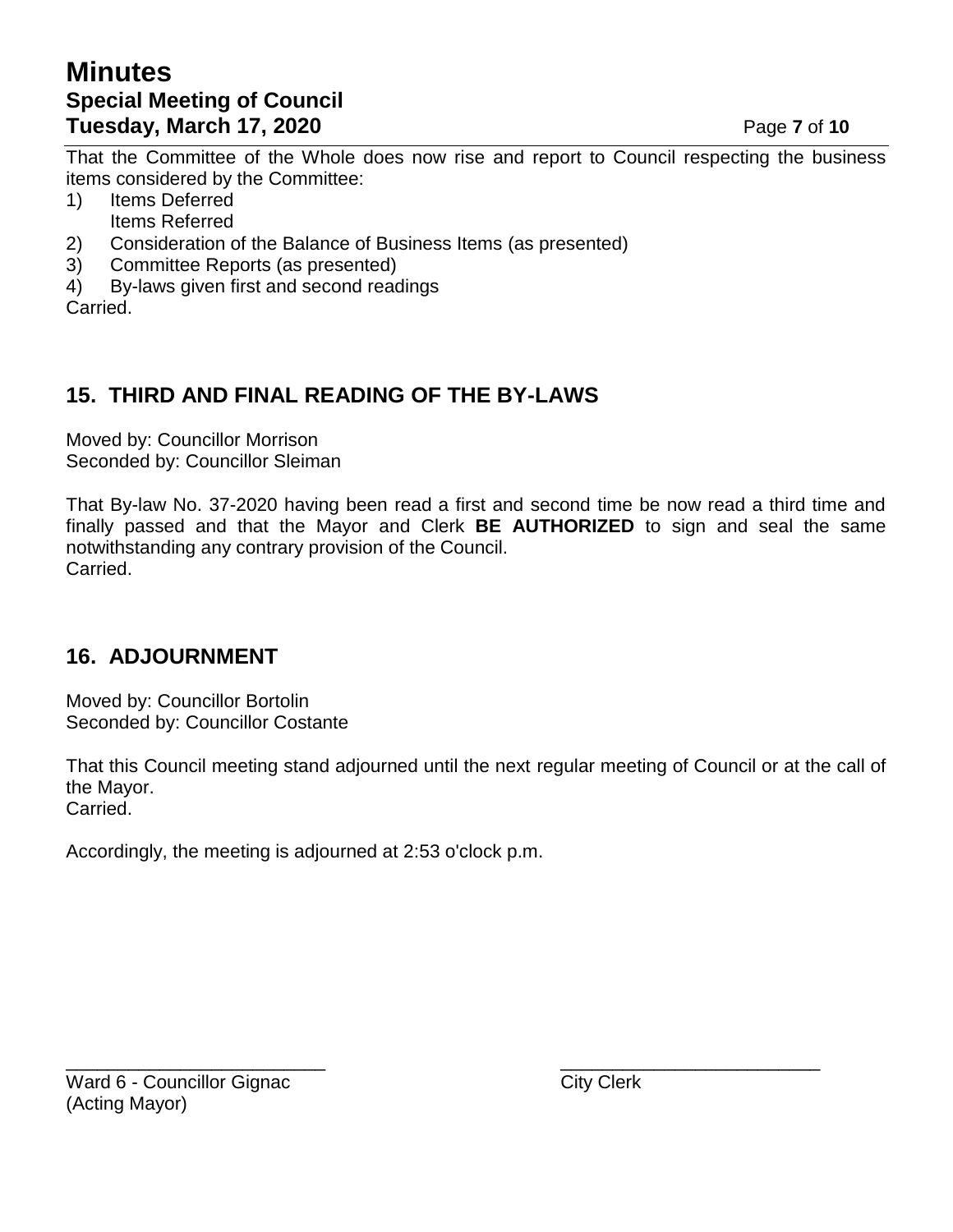Adopted by Council at its meeting held March 17, 2020 (CR122/2020) SV/bm

#### **SPECIAL MEETING OF COUNCIL – IN CAMERA March 17, 2020**

#### **Meeting called to order at: 1:00 p.m.**

#### **Members in Attendance:**

Mayor D. Dilkens (via teleconference) Councillor F. Francis Councillor F. Costante Councillor C. Holt Councillor R. Bortolin Councillor G. Kaschak Councillor J. Gignac, Acting Mayor Councillor K. McKenzie Councillor J. Morrison Councillor E. Sleiman

#### **Also in attendance:**

O. Colucci, Chief Administrative Officer

J. Payne, Community Development and Health Commissioner and

Corporate Leader Social Development, Health, Recreation and Culture

M. Winterton, City Engineer and Corporate Leader Environmental Protection and **Transportation** 

J. Mancina, Chief Financial Officer/City Treasurer and Corporate Leader Finance and Technology

S. Askin-Hager, City Solicitor and Corporate Leader Economic Development and Public Safety

J. Wilson, Corporate Leader, Parks, Facilities, Recreation and Culture

S. Vlachodimos, Deputy Clerk

A. Teliszewsky, Mayor's Chief of Staff

J. Ryckman, Manager of Occupational Health & Safety (Item 3)

S. Laforet, Fire Chief (Item 3)

Dr. W. Ahmed, Medical Officer of Health (Item 3)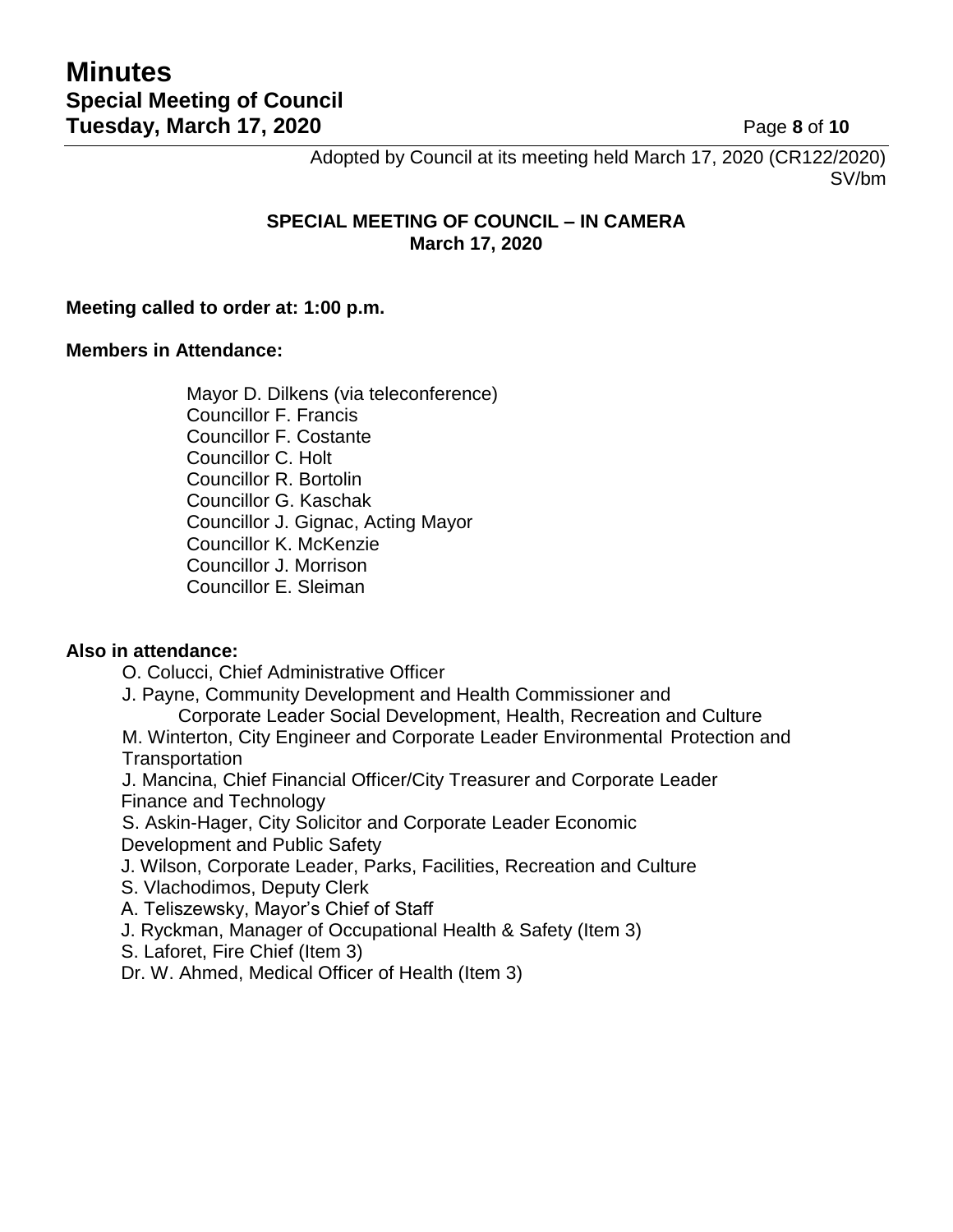**Verbal Motion is presented by Councillor Morrison, seconded by Councillor Sleiman, that Rule 3.3 (c) of the** *Procedure By-law, 98-2011,* **BE WAIVED to add the following Agenda items:**

**3. Update on pandemic (Section 239, 3.1 – education & training)**

**Motion Carried.**

**Verbal Motion is presented by Councillor Kaschak, seconded by Councillor Bortolin, to move in Camera for discussion of the following item(s):**

| <u>Item</u><br><u>No.</u> | <b>Subject</b>                                           | <b>Section - Pursuant to</b><br><b>Municipal Act, 2001, as</b><br>amended |
|---------------------------|----------------------------------------------------------|---------------------------------------------------------------------------|
|                           | <b>Property matter – expropriation</b>                   | 239(2)(c)                                                                 |
| 2.                        | Legal matter – potential litigation                      | 2 3 9 (2 ) (e ) (f )                                                      |
| 3.                        | Update on pandemic - ADDED AT<br><b>MEETING - VERBAL</b> | 239(3.1)                                                                  |

#### **Motion Carried.**

#### **Declarations of Pecuniary Interest:**

None declared.

**Discussion on the items of business. (Items 1, 2 and 3)**

**Verbal Motion is presented by Councillor Francis, seconded by Councillor Costante, to move back into public session.**

**Motion Carried.**

**Moved by Councillor Morrison, seconded by Councillor McKenzie, THAT the Clerk BE DIRECTED to transmit the recommendation(s) contained in the report(s) discussed at the In-Camera Council Meeting held March 17, 2020 directly to Council for consideration at the next Regular Meeting.**